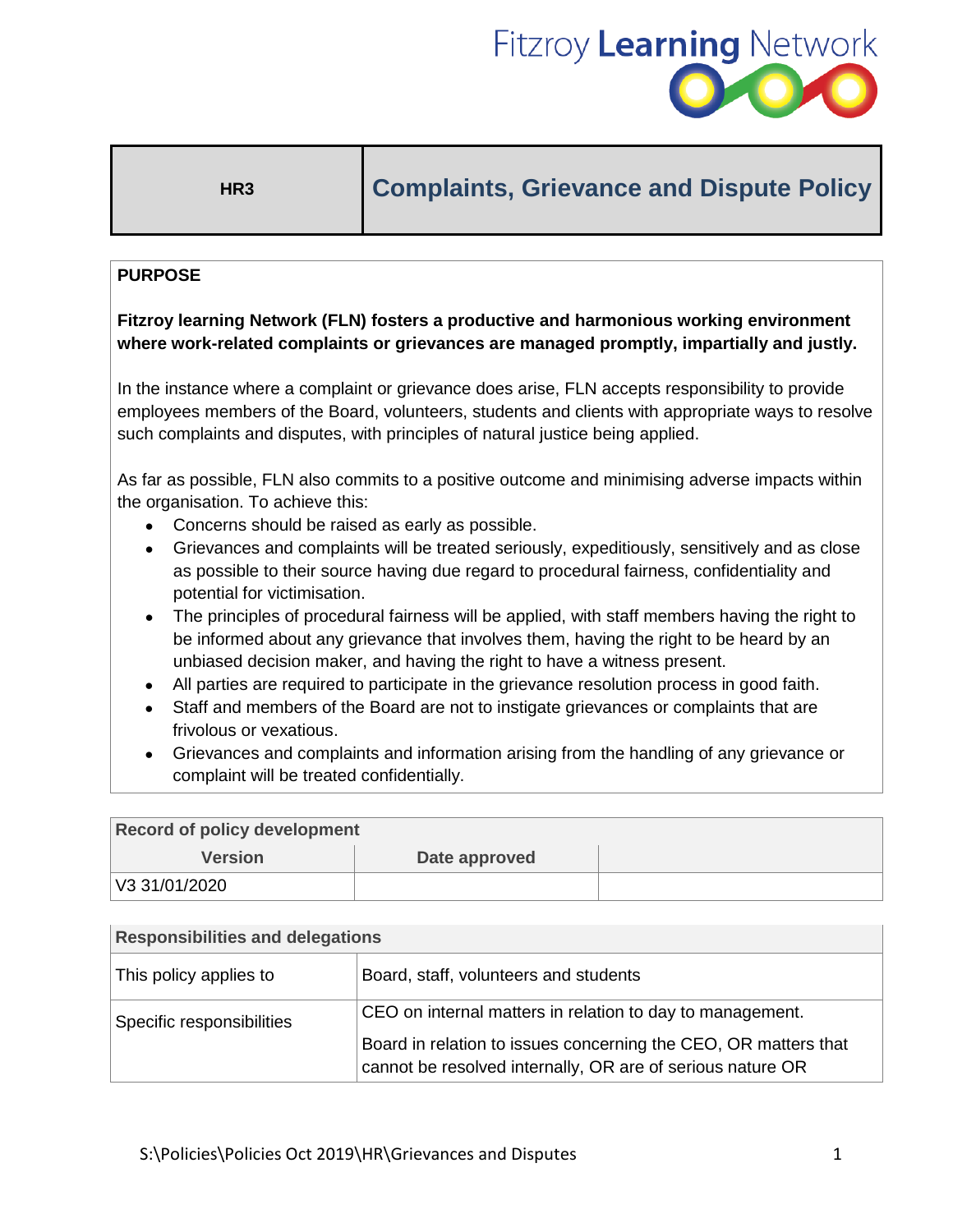

|                 | requiring external mandatory reporting to a government department<br>or authority. |
|-----------------|------------------------------------------------------------------------------------|
| Policy approval | <b>FLN Board</b>                                                                   |

| Policy context - this policy relates to: |                                                  |  |
|------------------------------------------|--------------------------------------------------|--|
| <b>Standards</b>                         | <b>AQTF</b>                                      |  |
|                                          | <b>VRQA</b>                                      |  |
|                                          | <b>RTO</b>                                       |  |
|                                          | <b>AMEP</b>                                      |  |
|                                          | <b>Skills First</b>                              |  |
| Legislation                              | <b>OHS Act</b>                                   |  |
|                                          | Bullying and Harassment and Anti-Discrimination  |  |
|                                          | <b>Privacy and Confidentiality</b>               |  |
| Contractual obligations                  | <b>AQTF</b>                                      |  |
|                                          | <b>VRQA</b>                                      |  |
|                                          | <b>RTO</b>                                       |  |
|                                          | <b>AMEP</b>                                      |  |
|                                          | <b>DHHS</b>                                      |  |
|                                          | City of Yarra                                    |  |
| Organisation policies                    | Bullying and Harassment and Anti-Discrimination  |  |
|                                          | <b>Privacy and Confidentiality</b><br><b>OHS</b> |  |
|                                          | Volunteer Management                             |  |

#### **Definitions**

This policy defines the difference between a complaint and a grievance as follows:

**Grievance**: A grievance is a more specific and serious feeling of wrong doing that relates to harassment, discrimination or vilification by person(s) within FLN or external to the Board – a grievance may be managed at the Board level.

**Complaint:** is a general expression of dissatisfaction with a situation or the behaviours of other person(s) within the orgnaisation – generally a complaint will be able to be managed within an individual program.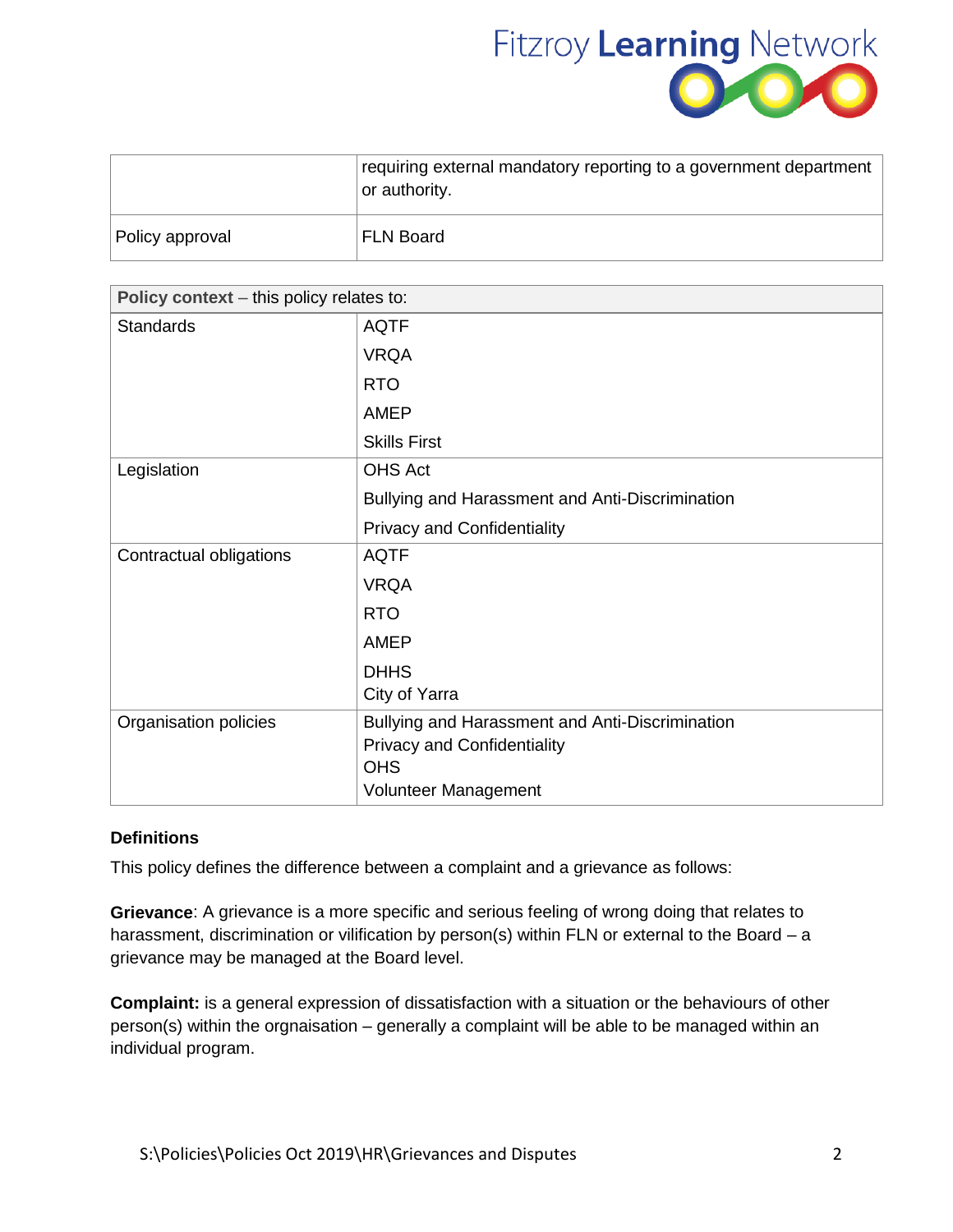

**The difference between a Grievance and Complaint:** - A complaint may be about any type of work-related problem that is causing distress. The grievance may arise from a decision, act or omission by any person or persons within FLN, which is considered by the complainant to be wrong, mistaken, unjust or discriminatory.

**Procedural fairness:** a set of principles that support fair and unbiased resolution of disputes that include a commitment to: treating all parties equally; providing all parties with the opportunity to contribute their point of view; impartial decision making based on consideration of relevant information; adequate notice of hearings and the right to a witness; prompt action; and clear communication about the decision and the reasons for that decision.

#### **Procedures**

An assessment of the nature of the concern will be undertaken to determine if it is a grievance or a complaint, once this is determined the following procedures will apply.

All parties will maintain complete confidentiality at all times.

Staff are encouraged to first discuss the matter with the involved party prior to lodging a formal grievance or complaint.

If the grievance or complaint cannot be resolved informally, the complainant should submit written details to the CEO of their concerns and the grounds for the grievance or complaint.

If the matter involves the employee/volunteer's supervisor, the complainant may discuss the issue directly with the next most senior person or in the case of the CEO to the Chair of the Board.

The supervisor will initiate an informal meeting with the complainant to discuss the grievance or complaint in order to come to a full understanding. The supervisor may request further information which the complainant must provide. The complainant can have an independent witness attend any meetings.

The supervisor will provide written acknowledgement of the grievance or complaint within seven days of the initial meeting.

- If the matter is about another employee/volunteer/student, this person will be informed, in writing, within seven days of the grievance being lodged.
- The supervisor will address the grievance or complaint with a view to resolving it within two weeks. This may take the form of the supervisor prescribing the approach to be adopted to address the issues and find a resolution, and specifying any actions to be taken by any party to the grievance or complaint.
- If the grievance or complaint is not resolved within one calendar month, an external and mutually selected professional mediator will meet with involved parties to investigate and resolve the problem. Possible sources of external mediators include peak organisations, Job Australia, Fair Work Australia, Victorian Human Right and Equal Opportunity Commission and relevant union.